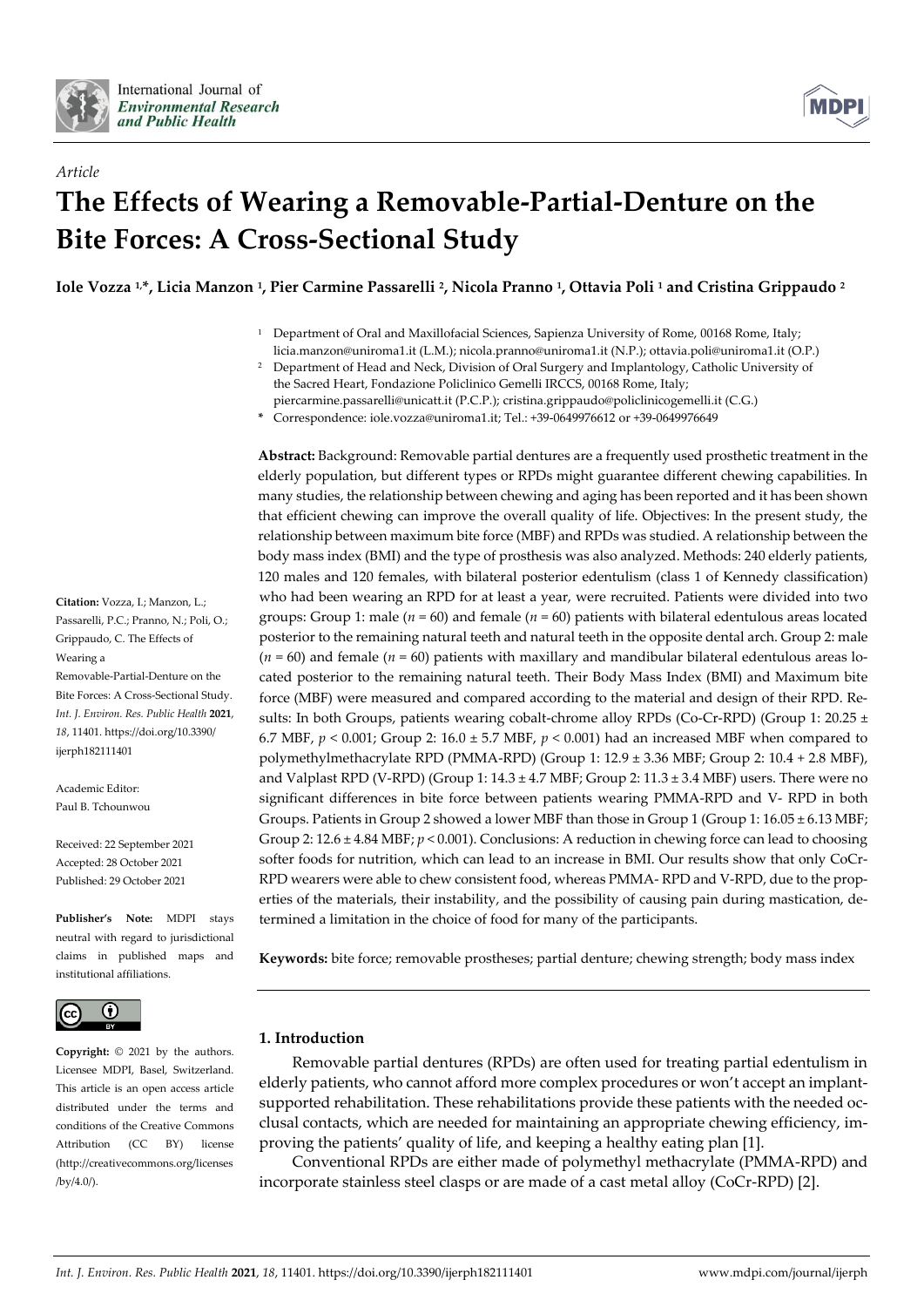Injection-molded thermoplastic materials (such as Valplast) are an alternative to PMMA. They have a lower elastic module when compared to PMMA [3], their color may deteriorate in time, they can easily deform and the bond of the artificial teeth to the resin is not as strong as PMMA [4]. Still, these materials are very popular as clasps can be made of the same material, they are more esthetic, and they allow for slimmer prostheses that are much more flexible [5]. All these properties make RPDs made from Valplast (V-RPD) more comfortable to wear and remove [6].

Traditional RPDs are frequently deemed as unsatisfactory mainly because of their visible and unsightly clasps and rests and their encumbrance, the type of prosthesis that can influence the effectiveness of chewing, and studies have shown that chewing performance, bite forces and masticatory abilities are lower in patients wearing a removable prosthesis, compared to people with natural teeth or fixed prosthesis [7]. The maximum bite force (MBF) is the most reliable index of occlusal force, and it is used to assess the functional state of the masticatory system [8,9].

The association between nutritional status (BMI) and dentures has been validated, but there are few studies on the effect of partial dentures on bite force and nutritional status in the elderly, despite the high and growing number of elderly patients wearing RPD [10].

This study investigated the BMI and the MBF exerted by the elderly (≥65 years old) using a CoCr-RPD and/or PMMA-RPD and/or V-RPD. Being that these different kinds of RPD strongly affect the MBF and occlusal forces; the subject's food choice, and subsequently their BMI, could be affected by this and the relation was studied.

### **2. Materials and Methods**

The present study protocol was accepted by the ethical committee of Sapienza University of Rome, with protocol code 0653/2020. Informed consent was obtained from all subjects involved in the study.

Subjects were selected from the patients of the Department of Geriatric Dentistry at Umberto I Hospital in Rome, according to our inclusion criteria.

It was not possible to randomize the sample because priority was given to clinical, aesthetic and economic criteria for the choice of prosthesis on a patient-by-patient basis.

In order to observe the RPD effects on MBF, patients that had only one RPD (in the maxillary or in the mandibular arch) and patients that had two RPDs (one in the maxillary and one in the mandibular arch) were enrolled.

Defining the effect of different designs of removable prostheses on MBF as the main outcome, the sample size was calculated using an expected effect size of 0.4, with a significance threshold set at 0.05 and a test power of 0.95. Therefore, the minimum sample size required was 102 subjects per Group (based on the mean values reported by the first 15 patients through G\*Power (University of Dusseldorf, Dusseldorf, Germany).

Patients were included following our inclusion criteria.

#### *2.1. Inclusion Criteria*

- 1. Bilateral posterior edentulism (class 1 of Kennedy classification) in one arch, or in both arches, rehabilitated with one/two removable prosthesis/es (CoCr/PMMA/Valplast-RPD) with clasps positioned on the bicuspids, that the patient had been using for at least 1 year, since more than 5 months are necessary for the patient to adapt to functional use with the new dentures, as suggested by Moreno et al. [11].
- 2. The prostheses were checked with polyether vinyl materials for pressure points and precision of fit and, if necessary, relined until a good fit was achieved.
- 3. Lack of articular/muscular, dental, or spontaneous pain.
- 4. Sixty-five years old, or older (according to the definition of a geriatric patient) [12].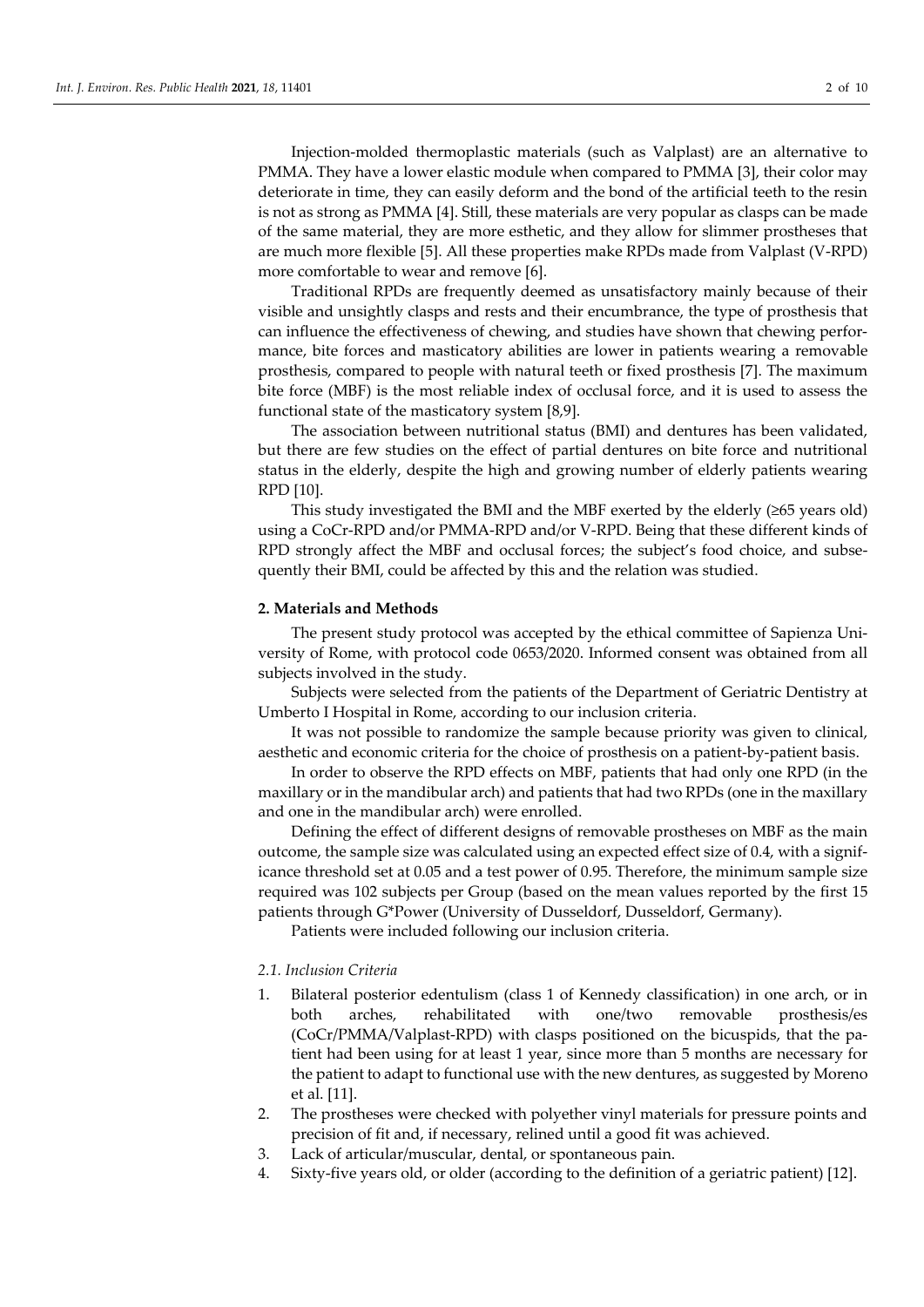#### *2.2. Exclusion Criteria*

- 1. The patient was suffering from psychiatric diseases or other conditions that could affect the movement.
- 2. The patient was suffering from periodontitis, due to possible reduced bone support and related sensory function, possible mobility and associated symptoms which could compromise chewing strength.
- 3. The patient had diabetes or was undergoing cancer treatment.

Three types of RPD were studied: (a) flexible Valplast-RPD (Nylon 12, Valplast International Corp, NY, USA); (b) definitive CoCr-RPD and (c) PMMA-RPD.

Therefore, the study selected 120 subjects that had only one RPD (Group 1), and 120 subjects that had two RPDs (Group 2).

In Group 1, 40 patients wearing a CoCr-RPD, 40 patients wearing a PMMA-RPD and 40 Patients wearing a V-RPD were enrolled.

In Group 2, 40 patients wearing two CoCr-RPDs, 40 patients wearing two PMMA-RPDs and 40 Patients wearing two V-RPDs were enrolled.

The MBF was measured using a digital dynamometer (KRATOS Equipamentos model IDDKv4, Sao Paulo, Brazil) with a bite fork [10]. After placing the patient in an upright position, the bite fork, covered with a new latex finger to avoid contamination, was placed on the first molar area, where 80% of the total bite force is exerted [12], and the patient was requested to bite on the device for 5 s. This measurement was repeated three times in the right arch and three times in the left arch, with two-minute intervals between each measurement.

The same operator examined all patients (relative intra-observer variability  $= 2\%$ ). The mean MBF was calculated in each subject and used for the statistical analysis.

Height and weight were measured to the nearest 1 cm and 0.1 kg, respectively. BMI (body mass index) was calculated using the following formula: BMI = weight (kg)/height (m)<sup>2</sup> .

According to the World Health Organization (WHO) criteria, patients were categorized as follows: <18.5 kg/m<sup>2</sup> , underweight; 18.5–24.9 kg/m<sup>2</sup> , normal-weight; 25.0–29.9 kg/m<sup>2</sup> , overweight and ≥30 kg/m<sup>2</sup> , obese.

# *2.3. Method Error*

Method errors for numerical variables in this study were tested using the Houston formulas and the coefficient of reliability. The error ranged between 0.1% and 0.17% and the coefficient of reliability was above 92%, representing adequate agreement.

### *2.4. Statistical Analysis*

Data were analyzed by ANOVA, considering gender, BMI and MBF as variables. Post hoc comparisons were performed using Fisher's Protected Least Significant Difference (PLSD) test.

Correlation analysis of MBF values with age and BMI was performed with simple regression analysis. The level of statistical significance was set at *p* < 0.05. Statistical analysis was performed using the Statview software from SAS Institute.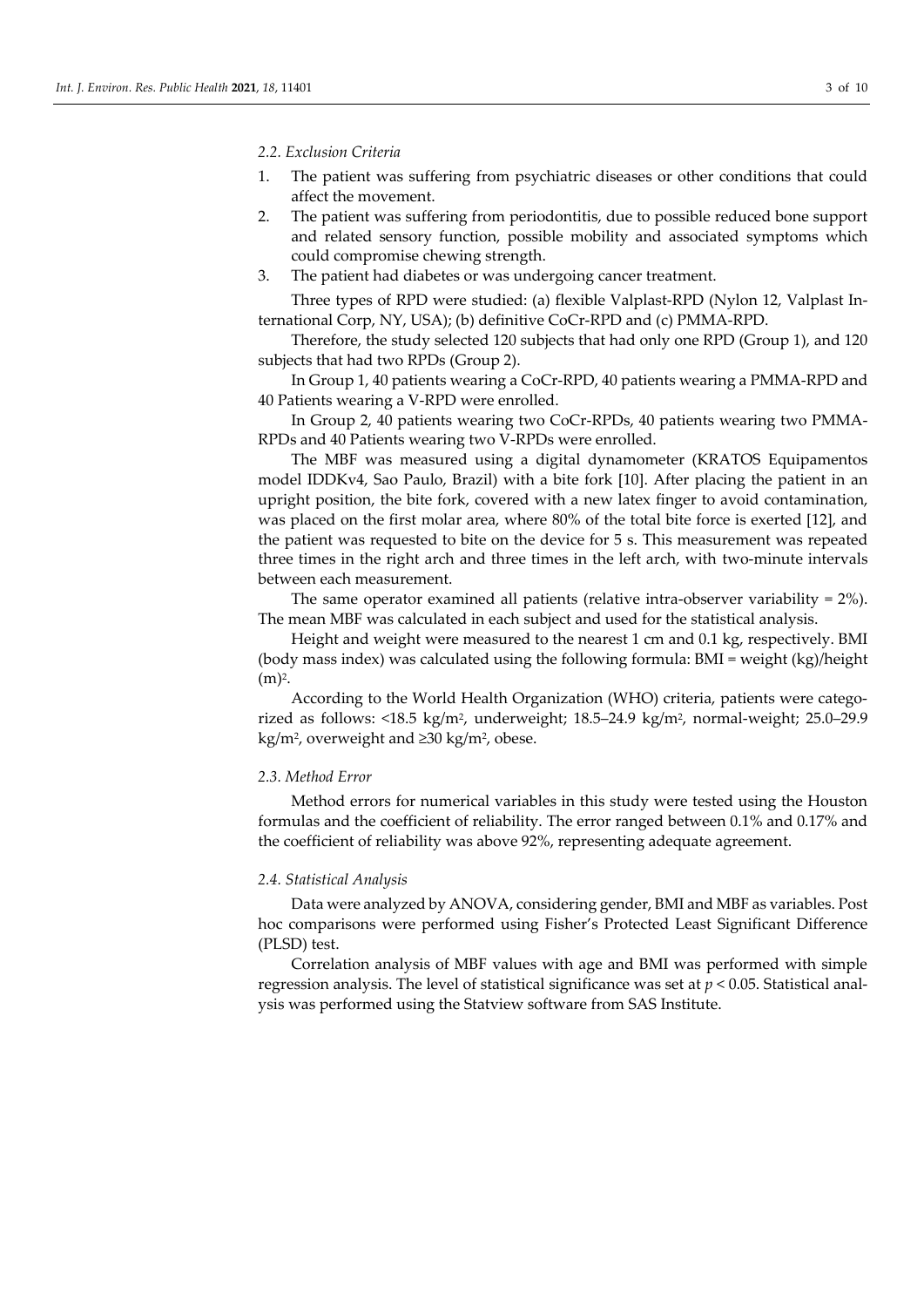## **3. Results**

## *3.1. MBF and Gender*

Figure 1 shows the MBF in males and females in Groups 1 and 2.



**Figure 1.** Maximal Bite Force according to gender. MBF = Maximal Bite Force; BMI = Body Mass Index; V-RPD = Valplast Removable Partial Denture; CoCr-RPD = Chrome-Cobalt Removable Partial Denture; PMMA-RPD = Polymethyl Methacrylate Removable Partial Denture.  $* = p < 0.05$ ;  $** = p$  $< 0.01$ .

ANOVA showed a significant effect of gender for Groups 1 (*p* < 0.01) and 2 (*p* < 0.05); as males had significantly higher MBF than females.

There was no interaction of gender with the type of prosthesis for Group 1 ( $p = 0.77$ ) and Group 2 ( $p = 0.147$ ). The post hoc test confirmed the ANOVA test results.

## *3.2. MBF and Weight Category*

Figure 2 displays the bite force, according to the BMI categories in Groups 1 and 2. Statistical analysis showed no significant effect of weight category on MBF for Groups 1  $(p = 0.057)$  and 2  $(p = 0.969)$ . However, post hoc test showed that in Group 1, the bite force was lower in obese subjects as compared to normal-weight subjects (*p* < 0.05).



**Figure 2.** Maximal bite force according to body mass index classification. (MBF = Maximal Bite Force; BMI = Body Mass Index; V-RPD = Valplast Removable Partial Denture ; CoCr-RPD = Removable Partial Denture Cobalt-Chromium; PMMA-RPD = Removable Partial Denture in Polymethyl Methacrylate.\* =  $p$ <0.05).

#### *3.3. Bite Force and Prosthesis*

The bite force according to the type of prosthesis is shown in Figure 3. There was a significant effect of the type of prosthesis for Group 1 (*p* < 0.001) and Group 2 (*p* < 0.001). In Group 1, patients wearing CoCr-RDPs had an increased bite force as compared to those wearing PMMA-RDPs (*p* < 0.001) and Valplast-RDPs (*p* < 0.001). Similarly, in Group 2, patients wearing CoCr-RDPs had an increased bite force as compared to PMMA-RDPs (*p*  < 0.001) and Valplast- RDPs (*p* < 0.001). There were no significant differences in bite force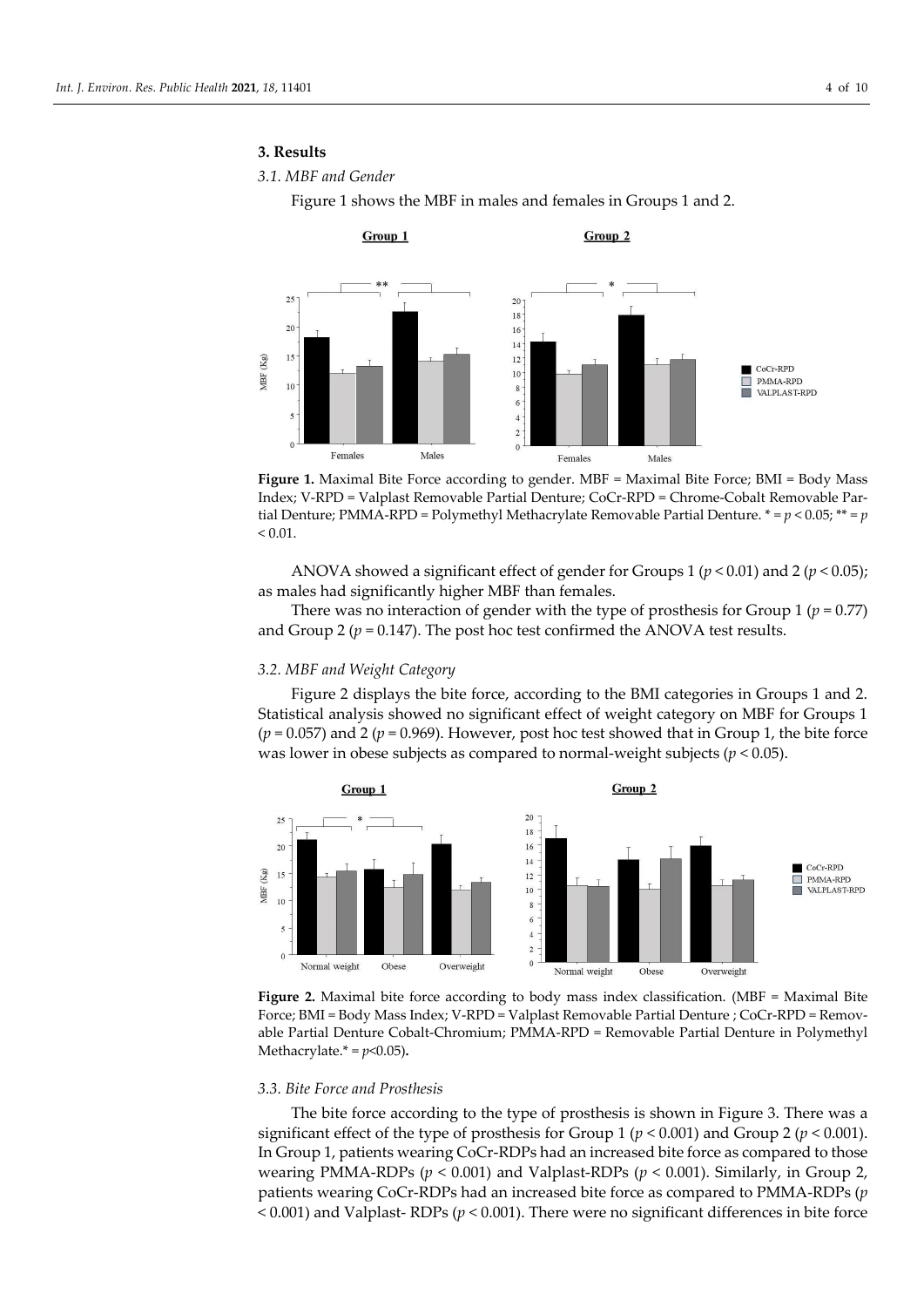between patients wearing PMMA-RDP and Valplast-RDP in both Groups (*p* = 0.186 Group 1; *p* = 0.267 Group 2). Overall, there was a significant difference between Group 1 and 2 as Group 1 had increased bite force as compared to Group 2 (*p* < 0.001).



Figure 3. Maximal bite force in the three types of prostheses. (MBF = Maximal Bite Force; V-RPD = Valplast Removable Partial Denture; CoCr-RPD = Cobalt-Chrome Removable Partial denture; PMMA-RPD = Polymethyl Methacrylate Removable Partial Denture. \*\* = *p* < 0.01)**.**

#### *3.4. Correlation of Bite Force with Age*

The correlation of bite force with age is shown in Figure 4. There was a significant negative correlation between bite force and age for Group 1 (*p* < 0.001; coefficient of correlation  $(R) = 0.291$ , with older patients having a lower bite force. There was no correlation between bite force and age in Group 2 ( $p = 0.247$ ; R = 0.106). In both Group 1 ( $p = 0.691$ ) and Group 2 ( $p = 0.998$ ), there were no significant differences in age among subjects wearing the three types of prostheses.



Figure 4. Correlations of maximal bite force with the age of the subjects. MBF = Maximal Bite Force**.**

#### *3.5. Correlations of Bite Force with Body Mass Index Values*

The correlation of bite force with BMI is shown in Figure 5. There was a significant negative correlation between bite force and BMI for Group 1 ( $p < 0.05$ ; R = 0.208): the bite force decreased in subjects with higher BMI values. There was no correlation between bite force and BMI in Group 2 ( $p = 0.317$ ; R = 0.092).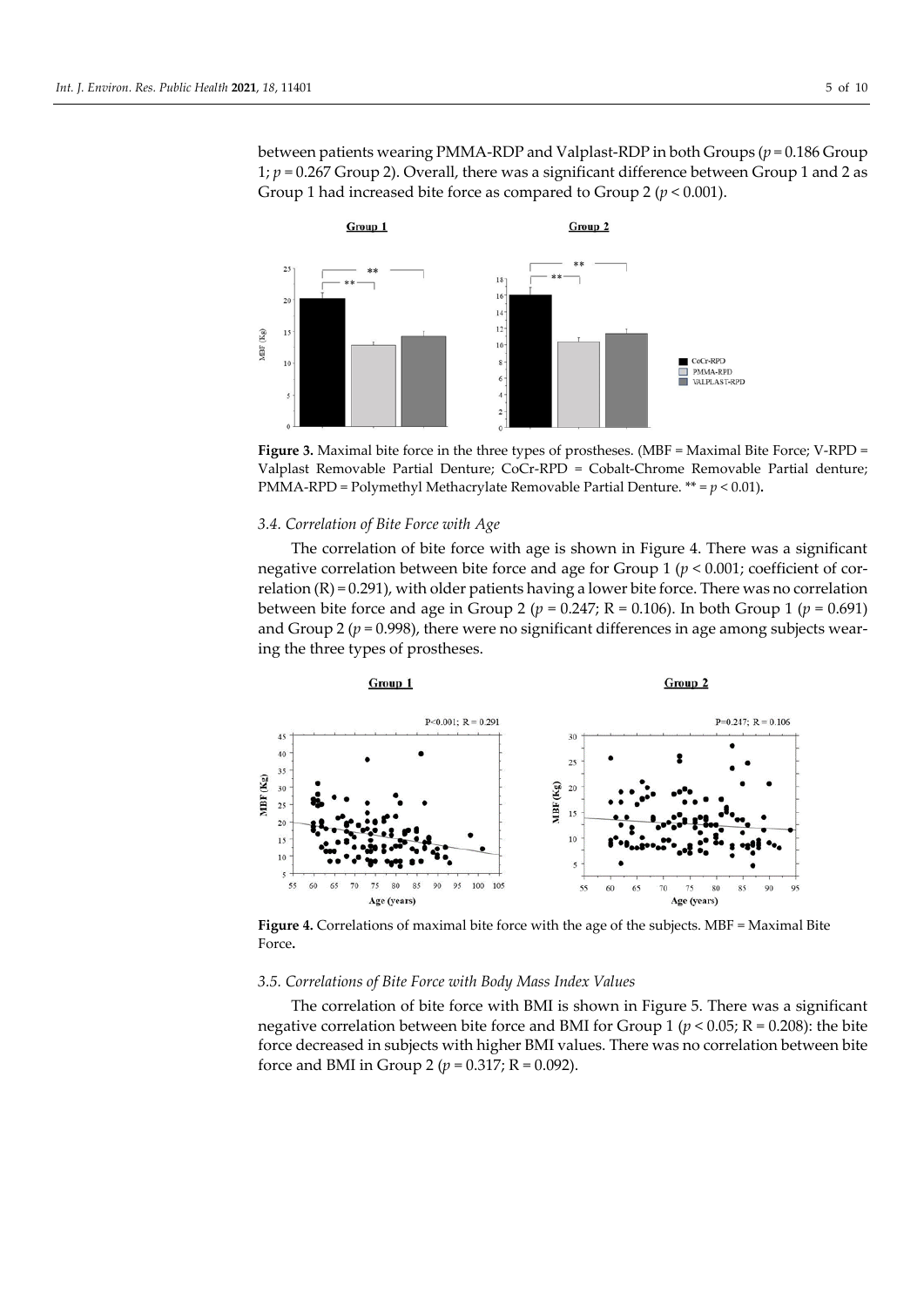

**Figure 5.** Correlations of maximal bite force with body mass index. MBF = Maximal Bite Force.

In the present sample, only 63.7% of males and 35% of females wearing one CoCr-RPD, 20% of males and 10% of females wearing one V-RPD and 35% of males and 5% of females wearing two CoCr-RPDs had a UBF higher than 8 kg: therefore, patients wearing one, or two, CoCr-RPDs had a much higher chance of expressing the bite force needed to keep a healthy eating plan (Table 1).

**Table 1.** Maximum Bite Forces in the 6 subgroups. [MBF = Maximum Bite Force (kg); UBF = Usual bite force (40% of MBF, threshold value 8 kg), CoCr-RPD = cobalt-chrome removable partial denture; PMMA-RPD = polymethyl methacrylate removable partial denture; Valplast-RPD = Valplast removable partial denture].

|  | Type of<br>Prosthesis   | Gender  | <b>MBF</b><br>Higher<br>Value | <b>MBF</b><br>Lower<br>Value | <b>MBF</b><br><b>Mean Value</b> | N of Subjects<br>$\frac{6}{6}$ with a UBF<br>$> 8$ kg |
|--|-------------------------|---------|-------------------------------|------------------------------|---------------------------------|-------------------------------------------------------|
|  | CoCr-RPD                | males   | 39.5                          | 12                           | 22                              | 14 (63.7%)                                            |
|  |                         | females | 26.5                          | 8.5                          | 17.5                            | 9(35%)                                                |
|  | <b>GROUP 1 PMMA-RPD</b> | males   | 1.,5                          | 8.5                          | 14                              |                                                       |
|  |                         | females | 17                            | 7                            | 11                              | 0                                                     |
|  | V-RPD                   | male    | 24.5                          | 7.5                          | 15                              | $4(20\%)$                                             |
|  |                         | females | 21.5                          | 8.5                          | 13                              | $2(10\%)$                                             |
|  | $CoCr-RPD$              | males   | 28                            | 8.5                          | 18                              | 7(35%)                                                |
|  |                         | females | 25.5                          | 4.5                          | 14                              | 1(5%)                                                 |
|  | <b>GROUP 2 PMMA-RPD</b> | males   | 17.5                          | 5                            | 11                              | 0                                                     |
|  |                         | females | 13.5                          | 7.5                          | 10                              | $\Omega$                                              |
|  | V-RPD                   | males   | 19                            | 7                            | 11                              | $\Omega$                                              |
|  |                         | females | 1.7                           | 7                            | 11                              |                                                       |

Although this evaluation is only indicative, it can be useful for understanding the difficulties that people meet in eating when wearing some kinds of RPD, such as PMMA-RPD and V-RPD.

Our study shows a significant negative correlation between bite force and BMI for Group 1 ( $p < 0.05$ ; R = 0.208) where the bite force decreased in subjects with higher BMI values. These data confirm that a better chewing function leads to the intake of healthier foods. Soft food is easier to chew but can cause an increase in BMI and the consequent risks of metabolic syndrome, obesity, diabetes, and cardiovascular diseases, while at the same time not providing basic nutrients, such as proteins, fibers and vitamins.

In the current study, people wearing CoCr-RPDs had the highest MBF, while at the same time, showed the lowest BMI and percentage of overweight subjects than other Groups (Table 2).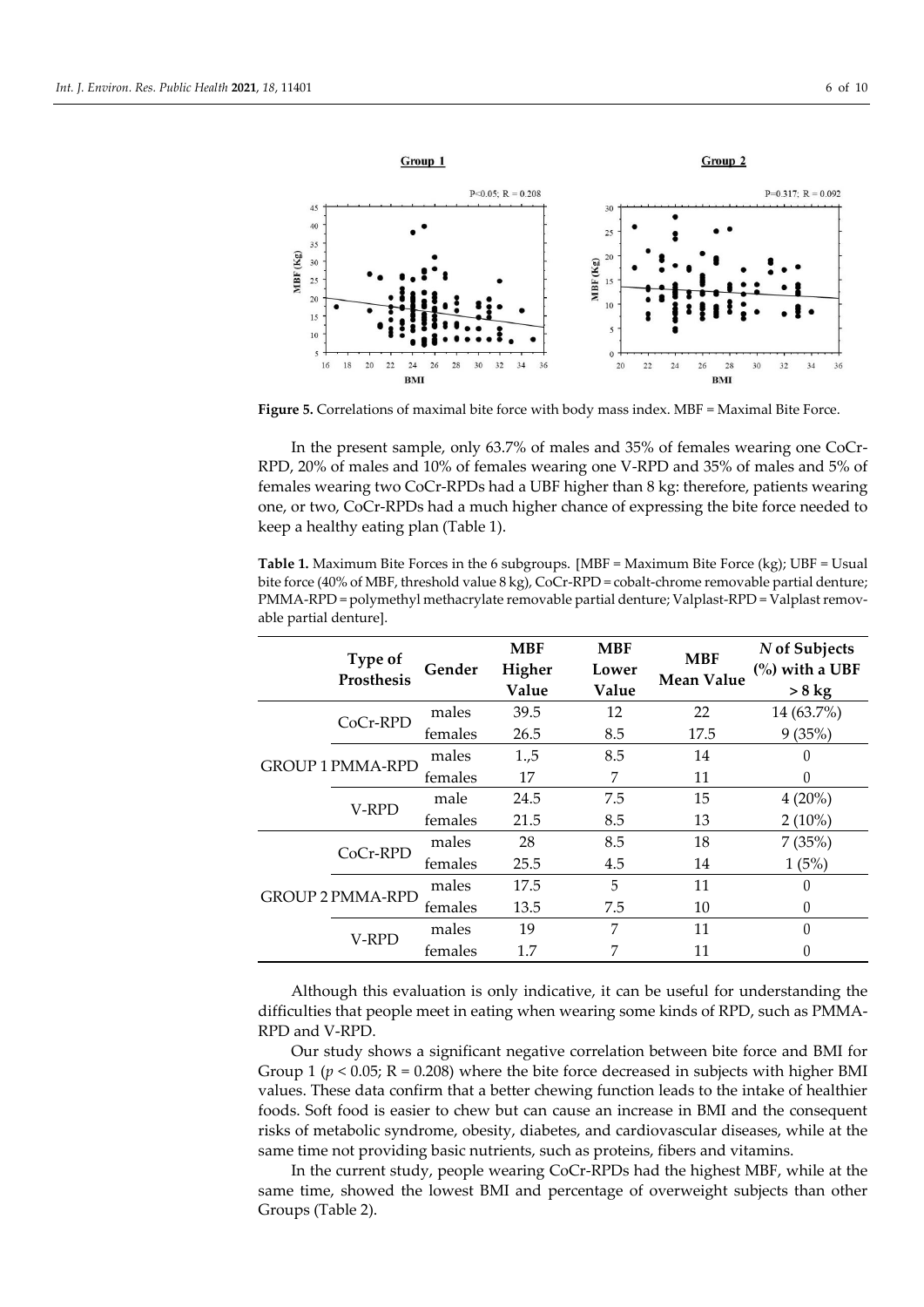|                           | Type of<br><b>Prosthesis</b> | Gender  | Max | Min<br>Value Value | Mean<br>Value | N of Overweight<br>Subjects $(\% )$ | N of Obese<br><b>Subjects</b> |
|---------------------------|------------------------------|---------|-----|--------------------|---------------|-------------------------------------|-------------------------------|
|                           | CoCr-RPD                     | males   | 32  | 21                 | 25.1          | 12(54%)                             | 2                             |
|                           |                              | females | 34  | 20                 | 25            | 14 (53%)                            | 3                             |
| <b>GROUP1</b>             | PMMA-                        | males   | 33  | 17                 | 26.2          | 13 (65%)                            | 5                             |
| RPD/TEETH                 | <b>RPD</b>                   | females | 33  | 21                 | 25.9          | 14 (63%)                            | 3                             |
|                           | Valplast-                    | male    | 31  | 23                 | 26.3          | 13 (65%)                            | 4                             |
|                           | <b>RPD</b>                   | females | 30  | 21                 | 25.7          | 12 (60%)                            | 3                             |
| <b>GROUP 2</b><br>RPD/RPD | $CoCr-RPD/$                  | males   | 33  | 21                 | 26.2          | 13 (65%)                            | 4                             |
|                           | CoCr-RPD                     | females | 30  | 22                 | 25.9          | $12(60\%)$                          | $\overline{2}$                |
|                           | PMMA-                        | males   | 33  | 24                 | 27.2          | 14 (70%)                            | 4                             |
|                           | RPD/PMMA-<br><b>RPD</b>      | females | 31  | 22                 | 26.8          | 13(65%)                             | $\overline{4}$                |
|                           | V-RPD/                       | males   | 33  | 23                 | 26.8          | 13 (70%)                            | 3                             |
|                           | V-RPD                        | females | 34  | 22                 | 26.1          | 13 (65%)                            | 3                             |

**Table 2.** Body Mass Index in the 6 subgroups**.** [MBF = Maximum Bite Force (kg); UBF = Usual bite force (40% of MBF, threshold value  $8 \text{ kg}$ ), CoCr-RPD = cobalt- chrome removable partial denture; PMMA-RPD = polymethyl methacrylate removable partial denture; Valplast-RPD = Valplast removable partial denture].

## **4. Discussion**

Masticatory efficiency is key to avoiding a reduction in food intake and ensuring appropriate nutrition in the elderly. The key elements of efficient chewing are the number of healthy teeth, the number of premolars/molars occlusal contacts and the bite force. People with more than 20 teeth have a high bite force and sufficient masticatory abilities [13]. In extremely shortened arches, with less than three occluding premolars, chewing ability is severely impaired [14].

People with insufficient masticatory strength compensate by chewing for a longer time and by eating texture-modified food, such as pureed food, which is easier to chew and swallow, or by swallowing coarser particles [4].

In the present study, the relationship between MBF and BMI and different RPD was investigated. Measurement of voluntary MBF is a simple and quick way to assess the functional state of the masticatory system [8] and to evaluate masticatory ability. The present study found that MBF tends to decrease significantly with age, similarly to what Takaki et al. [15] have found. Older patients have a lower bite force, and this is mainly caused by the muscular atrophy that physiologically happens with aging, but it might be correlated to a change in diet, eating softer foods, and because of the development of partial, or total, edentulism, therefore diminishing the training of the jaw muscles and causing atrophy.

Males showed higher MBF values than females as found by other authors [13]. These differences are possibly due to the larger muscular mass in males than in females, as highlighted by computer tomography [16]. The highest MBF average value was shown by patients wearing CoCr-RPDs, followed by PPMA-RPDs and V-RPDs. The difference is not significant between the last two. This is due to the alloy's higher mechanical properties that achieve better stability and retention than other materials. Their clasps and rests contact the abutment teeth and are rigid enough to distribute masticatory forces over the entire dental arch [17], ensuring optimal stability and a strong occlusal force.

PMMA-RPDs have a lower elastic modulus than CoCr-RPDs and flex under mastication [17]; V-RPDs have the lowest elastic modulus, and their clasps offer less retention due to their distortion during use; also, their high deformability bring a larger load onto the mucosa under the denture [3].

Because of the lack of rests on the teeth surfaces, PMMA-RPDs and V-RPDs tend to sink under mastication and can cause erythema and pain mainly around the abutment teeth. These problems are emphasized during the MBF test and restrict the closure force. No pain was claimed by CoCr-RPDs wearers during the test.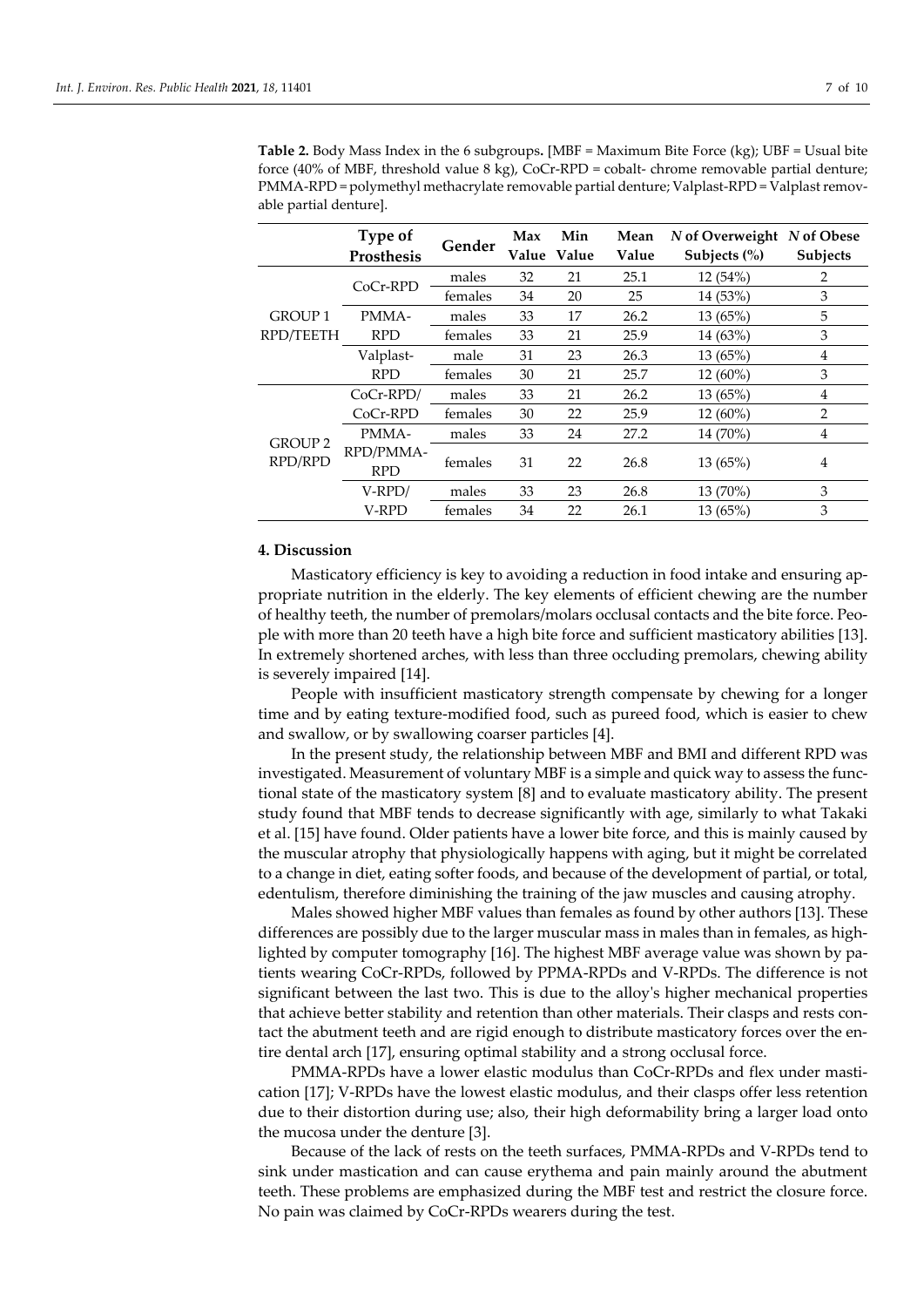Subjects wearing V-RPDs showed higher MBF value than PMMA-RPDs despite the lower retentive force of the clasps, in contrast to what Macura-Karbownik et al. [4] found.

This difference, although not significant, may be related to the higher adhesive capacity of Valplast during chewing [18], and to a hypothesized better stability of thermoplastic materials compared to conventional PMMA, due to its elasticity.

In Group 2, MBF decreases significantly compared to Group 1. These data indicate a worse masticatory situation when both arches are wearing RPDs. In this Group CoCr-RPDs show again the best results.

Studies showed that different amounts of bite force are needed for different kinds of food. For example, to appropriately penetrate rye bread, 16.7 kg are needed, while in order to penetrate raw cabbage 7.4 kg are needed: 8 kg is usually defined as the minimum value needed to guarantee a satisfactory biting force, in order to maintain a complete diet that includes meat and most vegetables and fruits [19,20].

Every subject has his/her own masticatory force related to gender and genetic factors, but the highest MBF value that one can express is not reached during habitual chewing, which occurs at 40% of their MBF [21].

As mentioned in the results, in the present sample, only 63.7% of males and 35% of females wearing one CoCr-RPD, 20% of males and 10% of females wearing one V-RPD and 35% of males and 5% of females wearing two CoCr-RPDs had a UBF higher than 8 kg: therefore, patients wearing one, or two, CoCr-RPDs had a much higher chance of expressing the bite force needed to keep a healthy eating plan. This can be useful for understanding the difficulties that people meet in eating when wearing some kinds of RPD, such as PMMA-RPD and V-RPD.

Our study shows a significant negative correlation between bite force and BMI for Group 1 (*p* < 0.05; R = 0.208) where the bite force decreased in subjects with higher BMI values. These data confirm that a better chewing function leads to the intake of healthier foods. Soft food is easier to chew but can cause an increase in BMI and in the consequent risks of metabolic syndrome, obesity, diabetes, and cardiovascular diseases, while at the same time not providing basic nutrients such as proteins, fibers and vitamins.

In the current study, people wearing CoCr-RPDs had the highest MBF, while at the same time, showed the lowest BMI and percentage of overweight subjects than other Groups. RPD treatment increases the number of occluding posterior teeth, improving the chewing efficiency, but the results are not the same for all kinds of RPDs.

Only CoCr- RPDs can guarantee a satisfactory bite force, as PMMA-RPDs and V-RPDs failed to functionally rehabilitate a Kennedy 1st class. The worst MBF values were observed when RPDs were utilized in both arches.

Although not statistically significant, subjects wearing a CoCr-RPD showed a lower mean weight, a lower BMI and a slightly lower percentage of overweight subjects compared to those who wear a PMMA-RPD or a V-RPD. This might imply diversity in diet and choice of food. While RPDs can protect partially edentulous patients against the risk of malnutrition, our findings suggest that only CoCr- RPDs may ensure satisfying nutrition.

PMMA-RPDs and V-RPDs should therefore not be considered as an appropriate definitive rehabilitation, and, when possible, an implant-supported fixed prosthesis should be adopted to restore the proper masticatory function [22–25].

V-RPDs are clearly more esthetically satisfactory than other kinds of RPDs, thanks to tooth-colored retentive clasps and rests, and their demand is clearly growing. Given our findings, we advise only using them in replacing anterior teeth, or posterior teeth in subjects with very low masticatory forces.

This study has some limitations in design and method. Other parameters, such as cross-bite and degree of initial resorption of the edentulous ridges could be included and correlated in the evaluation. In addition, it was not possible to randomize the sample because clinical, aesthetic and economic criteria for the choice of the prosthesis were followed on a patient-by-patient basis.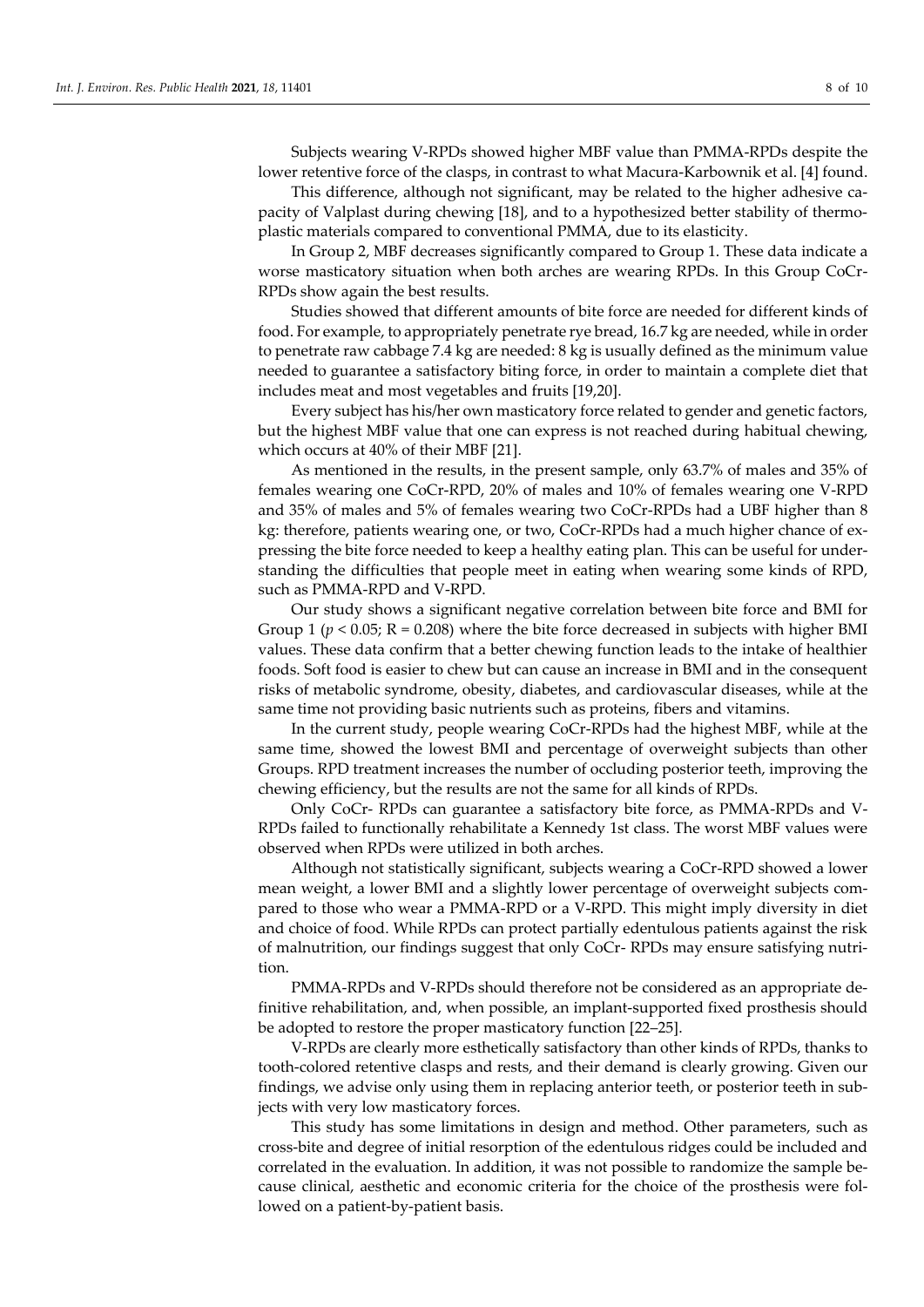In the present study, only the MBF was evaluated as an index of masticatory efficiency; the MBF can only describe the vertical component of the masticatory cycle. Bite forces occur not only in the vertical direction but also in the transverse directions. Therefore, further three-dimensional force measurements are necessary to obtain a complete analysis of masticatory patterns in RPDs wearers.

#### **5. Conclusions**

An appropriate masticatory function is needed to maintain a correct nutritional plan, therefore avoiding several related diseases, preserving neurocognitive functions in the elderly, and therefore limiting public expenditure.

Considering that habitual mastication is 40% of MBF, the present results show that only CoCr-RPD wearers are able to chew more protein-rich food, whereas PMMA- RPD and V-RPD, due to the materials they are made of, their instability and the associated pain caused during mastication, usually limit patients to only eat more soft, easier to chew, foods.

The lowest MBF was found in subjects wearing V-RPDs and PMMA-RPDs in both arches. In these cases, patients suffer from a severe masticatory deficiency, and can only chew softer foods, which provide very few nutrients, while at the same time causing an increase in BMI and therefore in metabolic diseases.

It can be concluded that there is a correlation between bite forces, which are directly related to chewing efficiency, and the type of removable denture. Despite all RPDs reestablishing posterior occlusal contacts, only CoCr-RPDs restore an objectively satisfying chewing function and therefore can influence patients' diet. Otherwise, implant-supported rehabilitation should be adopted to properly restore the masticatory function.

**Author Contributions:** Conceptualization, I.V. and O.P.; methodology, C.G.; validation, N.P., P.C.P. and O.P.; formal analysis, N.P. L.M., P.C.P. and I.V.; investigation, L.M. and C.G.; data curation, N.P. and P.C.P.; writing—original draft preparation, P.C.P. and O.P.; writing—review and editing, I.V. and C.G.; supervision, O.P. and N.P.; project administration, O.P. and I.V. All authors have read and agreed to the published version of the manuscript.

**Funding:** This research received no external funding.

**Institutional Review Board Statement:** The study was conducted according to the guidelines of the Declaration of Helsinki and approved by the Institutional Review Board of Sapienza University of Rome, with protocol code 0653/2020.

**Informed Consent Statement:** Informed consent was obtained from all subjects involved in the study.

**Data Availability Statement:** Not applicable.

**Conflicts of Interest:** The authors declare no conflict of interest.

## **References**

- 1. Su, Y.; Yuki, M.; Hirayama, K.; Sato, M.; Han, T. Denture Wearing and Malnutrition Risk Among Community-Dwelling Older Adults. *Nutrients* **2020**, *12*, 151, doi:10.3390/nu12010151.
- 2. Craig's Restorative Dental Materials-13th Edition. Available online: https://www.elsevier.com/books/craigs-restorative-dentalmaterials/sakaguchi/978-0-323-08108-5 (accessed on 4 June 2020).
- 3. Wadachi, J.; Sato, M.; Igarashi, Y. Evaluation of the rigidity of dentures made of injection-molded materials. *Dent. Mater. J.* **2013**, *32*, 508–511, doi:10.4012/dmj.2013-061.
- 4. Macura-Karbownik, A.; Chladek, G.; Żmudzki, J.; Kasperski, J. Chewing efficiency and occlusal forces in PMMA, acetal and polyamide removable partial denture wearers. *Acta Bioeng. Biomech.* **2016**, *18*, 137–144.
- 5. Manzon, L.; Fratto, G.; Poli, O.; Infusino, E. Patient and Clinical Evaluation of Traditional Metal and Polyamide Removable Partial Dentures in an Elderly Cohort. *J. Prosthodont.* **2019**, *28*, 868–875, doi:10.1111/jopr.13102.
- 6. Singh, J.P.; Dhiman, R.K.; Bedi, R.P.S.; Girish, S.H. Flexible denture base material: A viable alternative to conventional acrylic denture base material. *Contemp. Clin. Dent.* **2011**, *2*, 313–317, doi:10.4103/0976-237x.91795.
- 7. Borie, E.; Orsi, I.A.; Fuentes, R.; Beltrán, V.; Navarro, P.; Pareja, F.; Raimundo, L.B. Maximum bite force in elderly indigenous and non-indigenous denture wearers. *Acta Odontol. Latinoam.* **2014**, *27*, 115–119, doi:10.1590/S1852-48342014000300003.